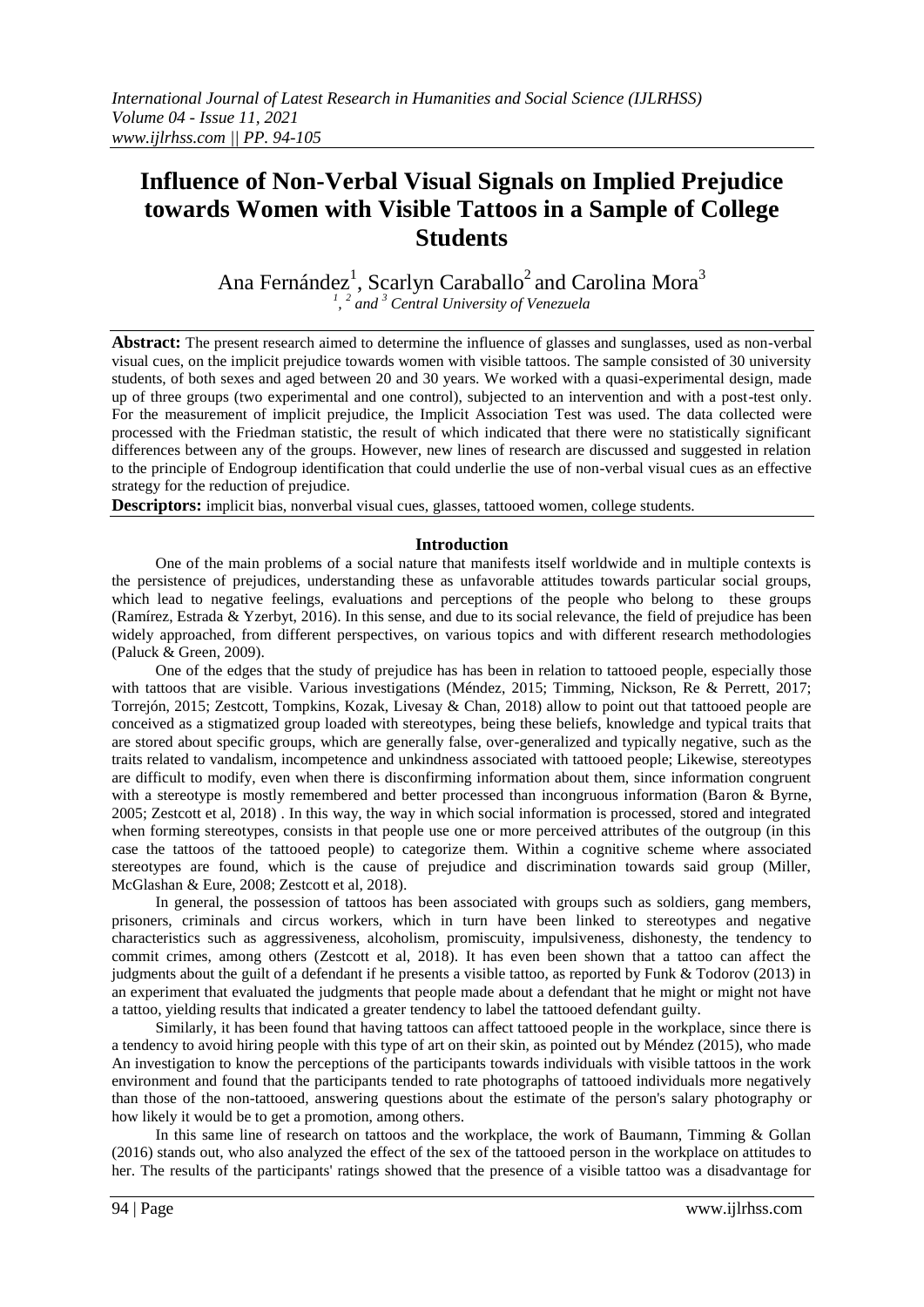### *www.ijlrhss.com || PP. 94-105*

employees regardless of the type of employment and that, with respect to the gender of the employee, when it comes to a tattooed woman, this is rated more negatively than a tattooed man, so it follows from these results that there is a double disadvantage in women: because of their sex and because of the possession of tattoos.

Likewise, works such as those by Broussard & Harton (2017) and Timming & Perrett (2017) have supported that negative stereotypes affect tattooed women more, pointing to them, for example, as unattractive, promiscuous and adept at drinking, such as indicated by Swami & Furnham (2007).

In another sense, it should be noted that most of the authors who have dedicated themselves to the study of prejudice towards this stigmatized group have focused only on explicit prejudice, leaving aside implicit prejudice, which is defined as a process that is automatically activates, a product of past experiences and that, although it operates unconsciously, influences the attitude towards tattooed women (Montes & Moya, 2006; Torrejón, 2015; Zestcott el at, 2018). In fact, one of the differences between both forms of prejudice lies in the way in which this attitude is expressed, the explicit component being a conscious, deliberate and controllable process, which allows moderating the response to the stimulus by analyzing the available information and considering the social norm; while the implicit attitudes represent an older component that arises through experience and socialization and that, in addition, is expressed in a non-conscious way, so it is not affected by desirability or social norm (Montes & Moya, 2006).

The implicit prejudice can be appreciated through different tasks and measures such as intergroup linguistic bias (where the undesirable traits of the stigmatized group are described in an abstract way to indicate that they are fixed traits and, on the contrary, the desirable traits of the group are described in a concrete form, indicating that these are only temporary); physiological measures (such as negative facial expressions resulting from muscle activity when viewing images of a stigmatized group); or measures based on reaction times such as the Implicit Association Test, better known as "IAT" (where lower latency when categorizing images of the stigmatized group together with negative adjectives indicates greater prejudice). These measures are powerful tools to evaluate this type of prejudice since, as they are implicit measures, the responses of the participants cannot be manipulated depending on social desirability (Montes & Moya, 2006). Although it has been little addressed, one of the investigations regarding implicit prejudice towards tattooed people is that of Zestcott, Bean & Stone (2017), who used an IAT and demonstrated that people hold implicit negative attitudes towards tattooed individuals, specifically, towards those who have tattoos close to the face.

Another research dedicated to evaluating the implicit prejudice towards tattooed people using an IAT is that of Torrejón (2015), which is important and innovative because, although there is a great diversity of studies that address prejudice towards tattooed people, the literature on strategies and interventions to reduce prejudice towards this group are very scarce. The intervention of Torrejón (2015), consisted of a technique to reduce said prejudice through the placement of non-verbal visual signals in tattooed people, understanding them as a type of sensory signals, such as signs, objects or gestures, which They are processed through sight and that, by substituting words, subtly project a message and provide information to interpret the perceived experience (Soto, Carstens & Burke, 2019; Torrejón, 2015). In this case, the visual signal used was the glasses, which were placed on the tattooed people, effectively achieving positive results by reducing the implicit prejudice of the participants towards tattooed men.

Torrejón (2015) points out various alternatives in relation to the mechanisms that would operate to reduce implicit prejudice, the most striking of which is that reading glasses would help to recategorize the individual, that is, to move the individual from a category (tattooed) to another (intellectual), which tends to present more positive stereotypes. Studies carried out from "psycho-optometry" (Terry, 1989 as cited in Torrejón, 2015), an area focused on the psychological effects produced by the use of glasses, have shown that people tend to evaluate people with glasses as more intelligent, reliable, hardworking, honest and successful than people without them (Harris, Harris & Bochner, 1982 as cited in Torrejón, 2015). The literature also suggests that glasses can reduce explicit prejudice, as demonstrated by the study by Brown, Henriquez & Groscup (2008 as cited in Torrejón, 2015), where the participants tended to qualify as innocent, to a greater extent, to Fictitious criminal defendants who wore glasses compared to those who did not wear glasses.

More recent studies have also supported the positive effect generated by glasses, finding that their use is more frequently associated with a higher status socio-professional group (Guéguen, 2015; Okamura, 2018a) and that, in women particularly, it is an indicator of elegance (Okamura, 2018b). These results confirm that a visual signal is sufficient to promote the activation of stereotypes associated with a group or social category, thus being able to generate a recategorization of the members of a particular group to another category, as indicated by Guéguen (2015) and Torrejón (2015).

Even taking this into account, Torrejón (2015) points out that future research should be considered aimed at verifying if the lenses are actually acting as a non-verbal visual signal to promote recategorization, or if they are having another effect as simply a distracting element on tattooing, so he proposes to contrast the effect of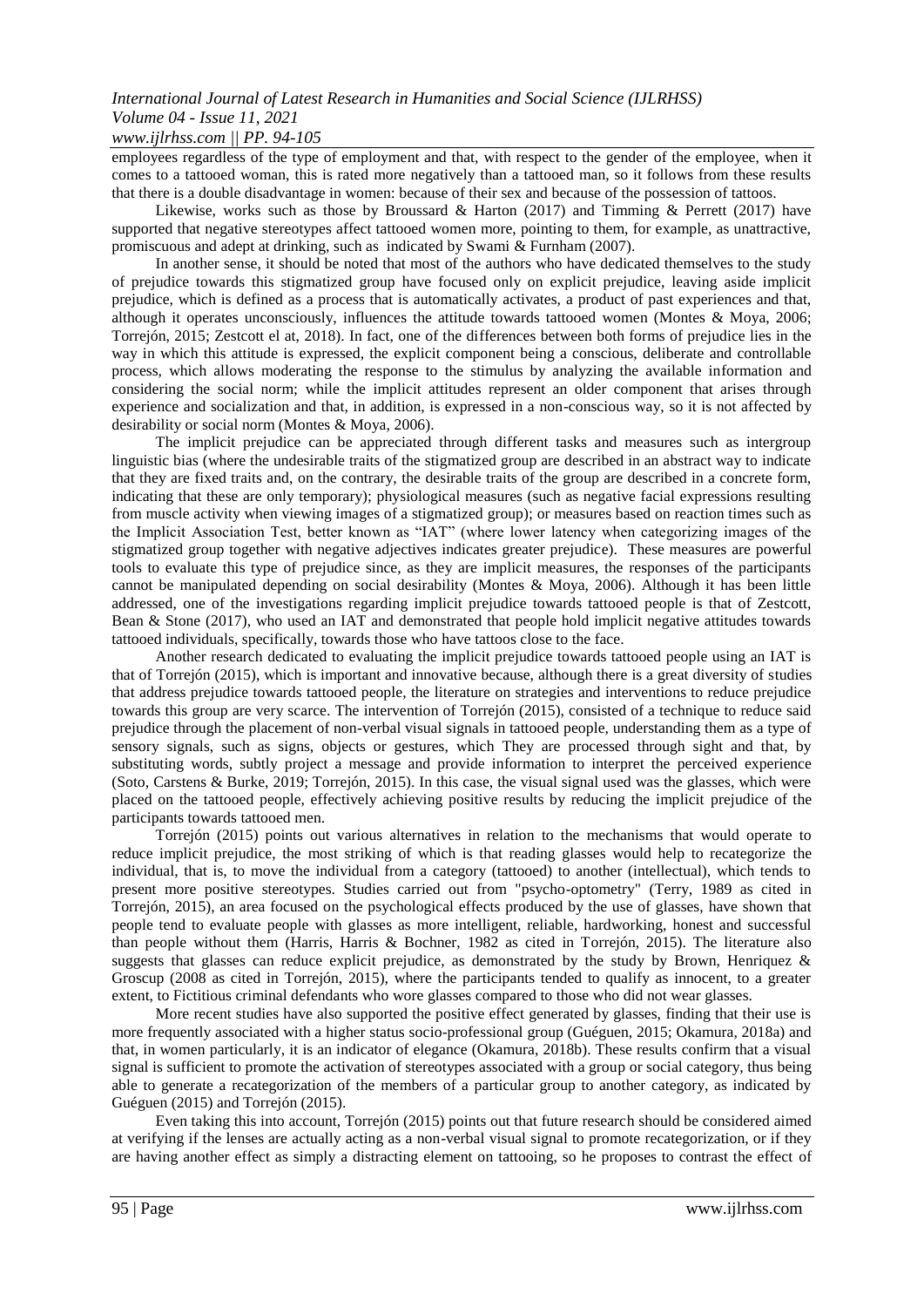# *www.ijlrhss.com || PP. 94-105*

glasses with that of other non-verbal visual cues that should not promote recategorization, such as sunglasses, on the implicit prejudice towards tattooed people.

Taking into account the aforementioned, the need to expand the existing literature in the field of prejudice towards people with tattoos becomes evident, specifically in the strategies and interventions implemented or designed to reduce it, which is why the present investigation is based on of Torrejón's findings (2015), trying to answer his question regarding the verification of whether glasses actually function as nonverbal visual signals that allow to recategorize tattooed people, or if they are only a distracting element.

Likewise, the present research is oriented towards reducing prejudice towards tattooed women, since the aforementioned studies (Baumann, Timming & Gollan, 2016; Broussard & Harton, 2017; Timming & Perrett, 2017) indicate that they are seen a lot more affected by this prejudice than tattooed men. Finally, emphasis is placed on the measurement of implicit prejudice through an IAT because few studies have taken this type of attitude into account when evaluating this issue, and because it is a way to avoid responses by social desirability that explicit measures could cause (Montes & Moya, 2006; Torrejón, 2015).

### **Problem Proposal**

Based on what was previously mentioned about the existence of prejudice towards women, the lack of strategies designed to reduce prejudice, the little emphasis that has been placed on implicit prejudice towards this group and the research proposal suggested by Torrejón (2015) to further his findings, the question arises: What influence do glasses and sunglasses used as non-verbal visual cues have on the implicit prejudice towards women with visible tattoos?

### **Justification of the problem**

This research has a broad theoretical value, since it allows filling a knowledge gap on intervention techniques to reduce prejudice towards the selected group, developing elements that were not previously worked on, such as the influence of various visual signals nonverbal information on reducing prejudice towards women with visible tattoos, which in turn will allow us to know the relationship between these variables. Likewise, it can promote the development of new hypotheses or lines of research regarding prejudice towards the group studied (Hernández, Fernández & Baptista, 2003).

In addition, this research has social relevance, since it aims to benefit tattooed women by seeking a strategy to reduce prejudice towards this sector of the population that is increasing and that is affected, not only in the daily life, but also in the workplace due to such prejudices, affecting their quality of life and opportunities; Therefore, the present research aims to develop a field of knowledge oriented towards improving the perception of tattooed women, allowing them to overcome the limitations that society imposes on them due to the possession of tattoos and the fact of being women (Hernández , Fernández & Baptista, 2003).

Finally, the research has methodological utility, since it will provide information on techniques to reduce prejudice towards women with visible tattoos, constituting a basis for future research in the area (Hernández, Fernández & Baptista, 2003).

### **Research objective**

Determine the influence of glasses and sunglasses used as nonverbal visual cues on implicit bias towards women with visible tattoos.

### **Research Hypothesis**

**Hy:** There will be statistically significant differences between the means of all groups (exposed to images of tattooed women with glasses, exposed to images of tattooed women with sunglasses and control) with respect to the level of implicit prejudice towards tattooed women.

### **Variables**

### **Methodological framework**

### **Independent variable: Non-verbal visual cues**

**Theoretical definition:** These are sensory signals, such as signs (for example, wearing a necklace with a religious symbol), objects (for example, carrying a book) or gestures (for example, repeatedly looking at the clock during a conversation) that are processed through sight and that, by substituting words, subtly project a message and provide information to interpret the perceived experience (Soto, Carstens & Burke, 2019; Torrejón, 2015). In this investigation, glasses and sunglasses were used as non-verbal visual cues, used by tattooed women in the stimulus images of the intervention.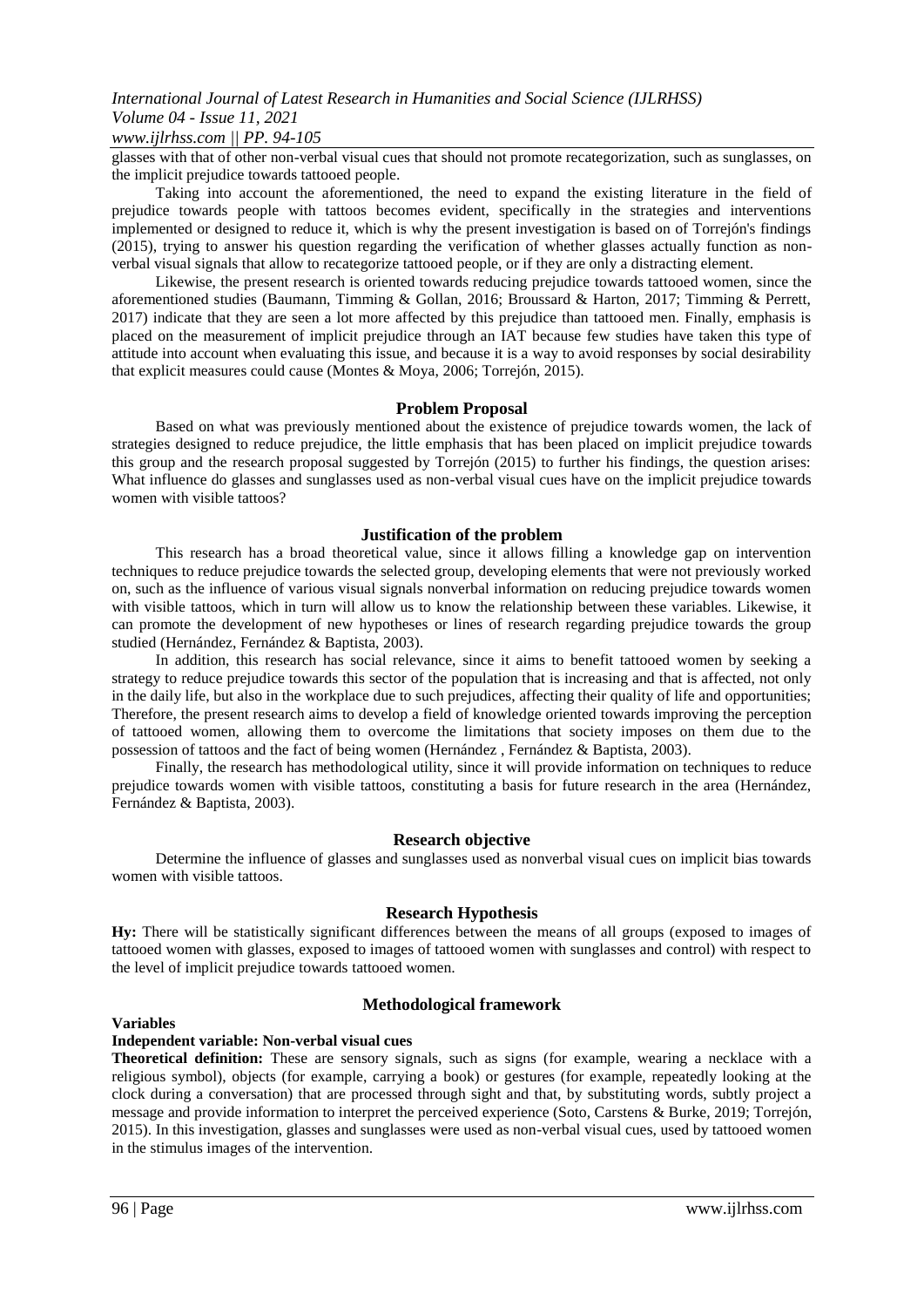### *International Journal of Latest Research in Humanities and Social Science (IJLRHSS) Volume 04 - Issue 11, 2021 www.ijlrhss.com || PP. 94-105*

**Operational definition:** The non-verbal visual signals were manipulated by the method of modalities, using two variants of the same, these being glasses and sunglasses, which were presented to the experimental groups as appropriate. The control group had no exposure to this variable.

### **Dependent variable: Implicit prejudice towards women with visible tattoos**

**Theoretical definition:** Prejudice is understood as a negative attitude or unfavorable evaluation towards the members of a group, which is based exclusively on belonging to said group (Baron & Byrne, 2005; Miller, McGlashan & Eure, 2008) and that can be implicit in nature, which implies that it is a prejudice that is activated in a non-conscious but automatic way and that can influence people's responses to the stimuli that activate it (Montes & Moya, 2006). In the particular case of this research, the negative attitude activated automatically is directed towards women with visible tattoos.

**Operational definition:** The implicit prejudice towards women with visible tattoos was evaluated based on the scores obtained in a response time task better known as the Implicit Association Test (IAT).

### **Controlled variables**

**Age**: It is defined as the "time that a person or certain animals or plants have lived" (RAE, 2018). According to the findings of Zestcott et al (2018), there is a directly proportional relationship between the level of prejudice towards tattooed people and age, so the older the prejudice is. That is why the samples consisted only of "young adults", an age category that includes people between 20 and 30 years of age (Bordignon, 2005), so that the ages were not so low that prejudice was minimal, not so high that prejudice was strongly expressed.

**Sex:** It is defined as the "organic condition, male or female, of animals, plants and human beings" (RAE, 2018). Diverse studies indicate that the evaluations made towards tattooed people may vary depending on the sex of the person making said evaluation, with men being more likely to consider their peers without tattoos as healthier than those with tattoos, the opposite case of women who perform these evaluations (Wohlrab, Fink, Kappeler & Brewer, 2008; Zestcott et al, 2018). Due to this, it was ensured that in all groups there were the same number of men and women.

**Tattoo possession:** Tattoos are understood as the pigmentation of the skin acquired voluntarily by injections of insoluble inks or other substances in the dermis (Otero et al., 2006); According to Zestcott et al (2018) and Broussard & Harton (2017), people who have tattoos tend to have more favorable implicit attitudes towards tattooed people than those who do not have tattoos, which is why the sample did not include people that they had tattoos.

**Use of glasses:** Glasses are transparent objects, usually made of glass, that are used in optical instruments to deflect the path of light rays and form images (RAE, 2018). According to Torrejón (2015), if tattooed and nontattooed people share the use of glasses, Endogroup identification could be activated due to the fact that both groups have a common element such as glasses, making it possible for this identification to help reduce the implicit prejudice of those who do not have tattoos towards those who do. For this reason, people who wore glasses were not included in the sample.

Lack of familiarity with the IAT: The IAT is an instrument with which people do not usually have previous contact, so doubts and confusion often arise when answering it, directly affecting its results, as in Díaz's research, Guerrero & Mijares (2018). That is why before applying the IAT of this research, a previous practical demonstration was carried out with an IAT of different content from the research (flowers and insects), which served the participants to familiarize themselves with the phases of the instrument and to clarify doubts, so that they do not affect the results.

### **Kind of investigation**

This was a quasi-experimental type investigation, since according to Hernández, Fernández & Baptista (2003), these are characterized by: 1) the direct intentional manipulation of the independent variable (non-verbal visual signals: glasses and sunglasses) ; 2) the measurement of the effect that the independent variable has on the dependent variable (implicit prejudice towards tattooed women); 3) the internal validity or rigorous control of the strange variables (age, sex, tattooing and use of glasses) and 4) a non-random sampling.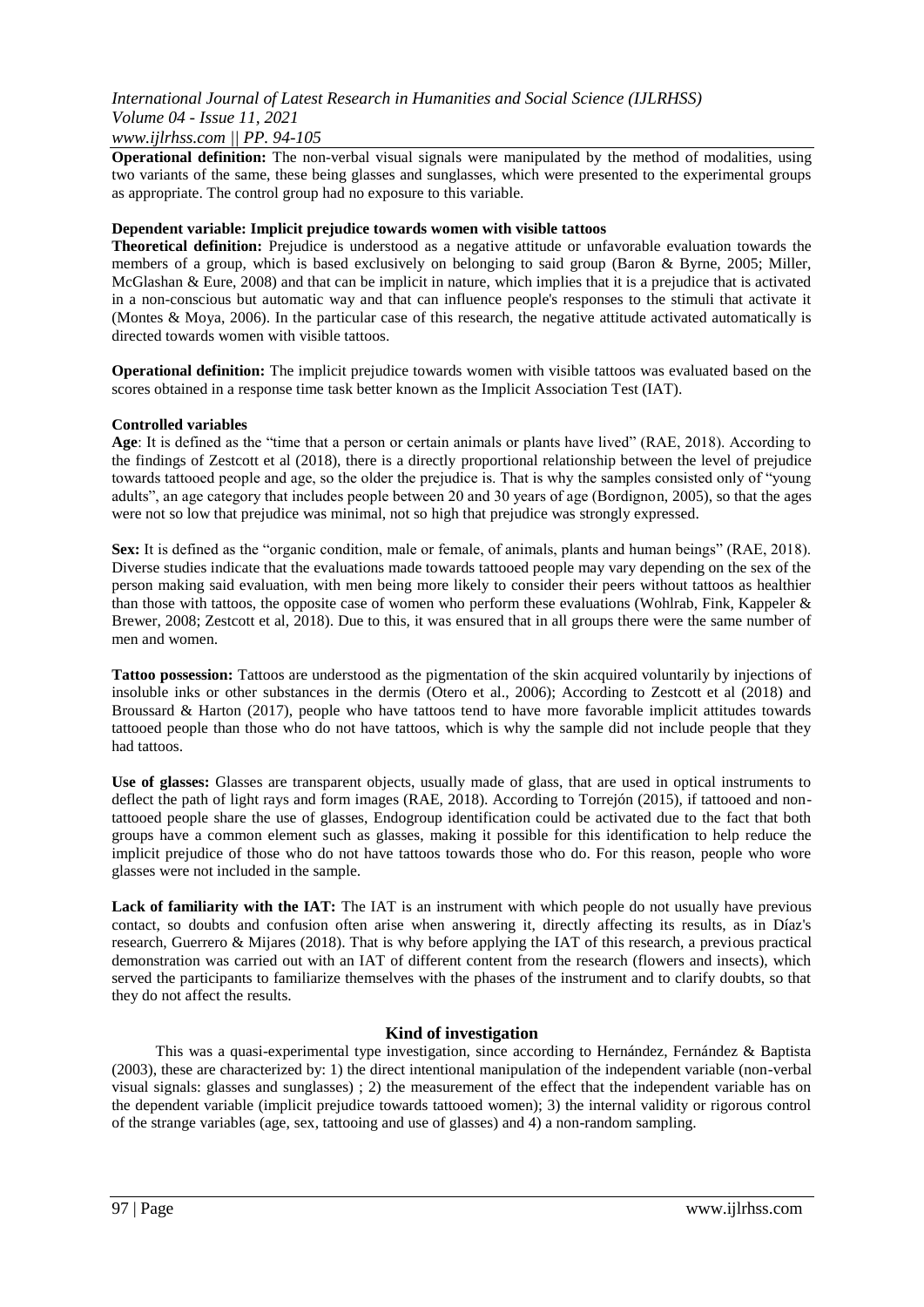*International Journal of Latest Research in Humanities and Social Science (IJLRHSS) Volume 04 - Issue 11, 2021 www.ijlrhss.com || PP. 94-105*

### **Research design**

A design with only post-test and control group was used. It consisted of three non-randomized groups: a control group and two experimental groups; Each experimental group had a single exposure to the independent variable (non-verbal visual cues) in only one of its modalities, so that experimental group 1 was exposed to images of tattooed women with glasses and experimental group 2 to images of tattooed women with sunglasses; group 3 corresponded to the control group, which was not exposed to the independent variable (see Figure 1). A single measurement of the dependent variable of the post-test type was made to avoid the sensitization that a pre-test test could have caused in the participants (Hernández, Fernández & Baptista, 2003), since there was so little time to perform the intervention it was possible that the application of the pre-test could be remembered and influence the post-test measurement due to the effect of memorization.

$$
\begin{array}{ccc}G_1 & X_1 & 0_1\\ G_2 & X_2 & 0_2\\ G_3 & - & 0_3\end{array}
$$

Figure 1. Symbology of the research design according to Hernández, Fernández & Baptista (2003).

### **Sample and sampling**

The sample consisted of 30 students from the Central University of Venezuela (UCV) of both sexes, distributed in equal parts of 15 men and 15 women, aged between 20 and 30 years old, who did not use glasses and who did not have tattoos. A non-probabilistic and convenience sampling was used (Hernández, Fernández & Baptista, 2003), since the subjects within the Central University of Venezuela who met the convenient and necessary characteristics to be participants were selected, in a non-random way of the investigation.

### **Environment and materials used**

The environment in which the intervention was carried out was a computer lab with computers arranged in a semicircular way, adequately illuminated and ventilated and located in an area away from the constant traffic of people, guaranteeing a space free from sound interruptions that could generate distraction in the participants or interrupting the instructions of the research team.

From this laboratory, 10 computers were used to present the following materials:

- 1) three PowerPoint presentations with the stimulus images shown to the groups according to their condition: one with 10 photographs of tattooed women wearing glasses, another with 10 photographs of the same tattooed women but wearing sunglasses and another with images of nature to the control group;
- 2) A nature-themed test IAT to familiarize participants with the use of this instrument;
- 3) The research IAT and
- 4) An electronic questionnaire conducted with Google Forms to record the demographic data and informed consent of the participants. Additionally, 10 informed consent sheets were required for the women in the photographs used as stimulus images, thus complying with the ethical and professional nature of the research.

### **Measuring instrument**

The Implicit Association Test (IAT), designed by Greenwald, McGhee & Schawrtz (1998), is a measure based on reaction times that allows evaluating the implicit prejudice towards certain groups. It presents various stimuli that should be classified according to two response options in each of the five phases of the procedure, where phases 3 and 5 are crucial, since the final result of the IAT comes from the difference in response times between these moments divided by the standard deviation of the latencies for both tasks, which yields the socalled "algorithm D" that is automatically calculated by the program and accounts, according to the various latencies, of the level of prejudice of the participants (Tosi, Ledesma , Poó, Montes & López, 2017).

In the first phase of the IAT of this research, the categories related to images are presented, allowing the participant to become familiar with the categories "tattooed women" and "non-tattooed women". Phase two presents the categories related to qualifying adjectives, allowing the participant to learn the categories "positive words" and "negative words". The third phase consists of the compatible block, where the previous categories are presented together as follows: "tattooed women + negative words" and "non-tattooed women + positive words", so that the classification is made in a combined. The fourth phase is the same as the first but with each category presented on the opposite side of the first phase. The fifth phase consists of the incompatible block, where the categories are presented together again but in the following way: "tattooed women + positive words" and "non-tattooed women + negative words".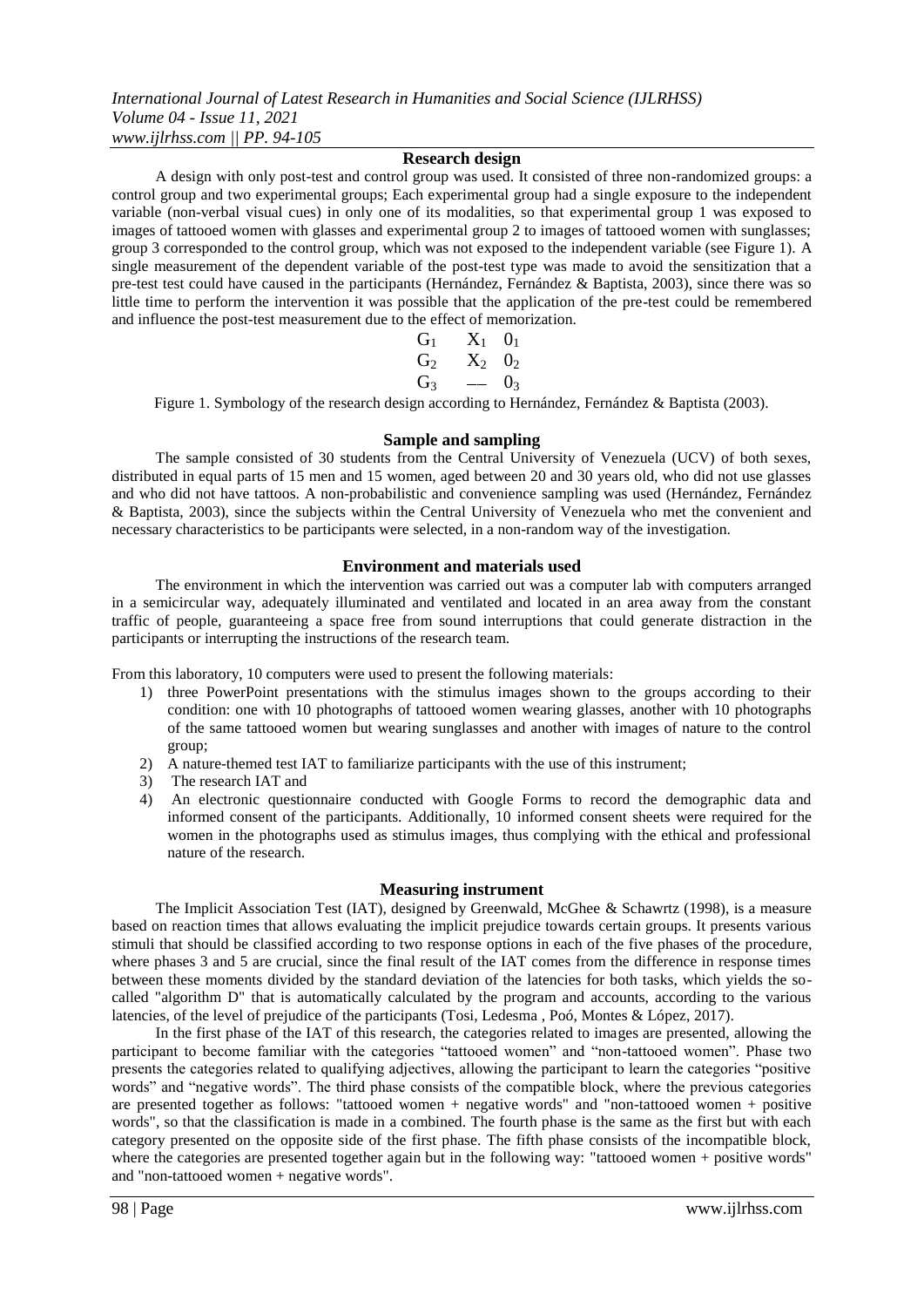### *www.ijlrhss.com || PP. 94-105*

The IAT prepared for this research includes 10 images of non-tattooed women and 10 images of tattooed women; in addition to a list of 10 positive adjectives associated with non-tattooed women and 10 negative adjectives associated with tattooed women, which were selected from a survey of 20 university students, of both sexes, who were asked what words They considered that they described women with and without tattoos, of which those who presented more recurrently were selected.

For the validation of this instrument, two theoretical experts were evaluated, who evaluated aspects of the IAT such as the congruence of the images and adjectives with the categories to which they belong and the adequacy of the category names. In general terms, the instrument was considered optimal.

As it was an investigation of three related groups (two experimental and one control), an ordinal unit of measure in the dependent variable (implicit prejudice towards women with visible tattoos) and groups of less than 30 subjects, the non-parametric test was used. Friedman, because it is the statistic that best suits in order to determine if there are significant differences between the results obtained by the groups

#### **Statistical procedure**

All groups were first asked to complete the demographic questionnaire and give their informed consent. Next, each group was explained the instructions for use of the IAT and a sample test unrelated to the content of the research (IAT on nature: insects and flowers) was placed on them, so that they could put the instructions into practice. They will become familiar with the phases and the way to respond and doubts can be clarified before applying the IAT of the investigation.

Next, in the case of the experimental groups, they were shown a PowerPoint presentation with images of tattooed women with glasses or sunglasses, as appropriate to each group; and once the presentation was finished, the IAT of the investigation was applied. In the case of the control group, a PowerPoint presentation with images of nature was shown and the IAT of the investigation was applied.

Once the evaluation and data collection had been completed, the participants were explained the real objectives of the research, they were consulted about their experience as participants in the same and they were thanked for their collaboration in order to ensure compliance with ethical aspects relevant to the case.

#### **Ethical aspects**

To carry out this quasi-experiment, some ethical considerations were taken into account such as requesting, both the participants and the women who provided their photos for this work, to sign an informed consent where they would state that their participation or collaboration was voluntary, that they were aware that they could abandon the investigation at any time and that they knew that their data would be treated in a completely confidential way as indicated by the research team, this in accordance with the Code of Professional Ethics of the Psychologist of Venezuela ( 1981).

Likewise, accountability was taken into consideration, so the true purposes of the research were explained to the participants immediately after completing the data collection, since providing the true objective of the same before the application could sensitize them and affect the measures. Finally, the protection of the participants was guaranteed since the materials used in the present did not contain stimuli that could be considered aversive or that could cause them discomfort (Kerlinger & Lee, 2002).

#### **Results**

From the application of the Implicit Association Test (IAT), a set of scores was obtained that represent the level of implicit prejudice of the participants in each group (experimental and control). From these scores, a series of statistics was run through the SSPS data processing program for subsequent analysis.

**Table 1.** 

| rapie r.<br>Descriptive statistics of the groups referring to the IAT post-test measures. |             |       |           |  |
|-------------------------------------------------------------------------------------------|-------------|-------|-----------|--|
| Groups                                                                                    | Descriptive |       |           |  |
|                                                                                           | N           | Media | Deviation |  |
| Control Group                                                                             | 10          | ,1728 | .6576     |  |
| Experimental Group1 (Glasses)                                                             | 10          | ,1051 | .5299     |  |
| Experimental Group 2 (Lentes de sol)                                                      | 10          | .4926 | ,7296     |  |
| Total                                                                                     | 30          | .2568 | .6450     |  |

As can be seen in Table 1, each of the three groups formed in this research consisted of 10 participants balanced according to sex. It is also possible to observe that the mean of Experimental Group  $1 (X = 1051)$  was lower than the mean of Experimental Group 2 ( $X^-$ =, 4926) and that the mean of Control Group ( $X^-$ =, 1728). In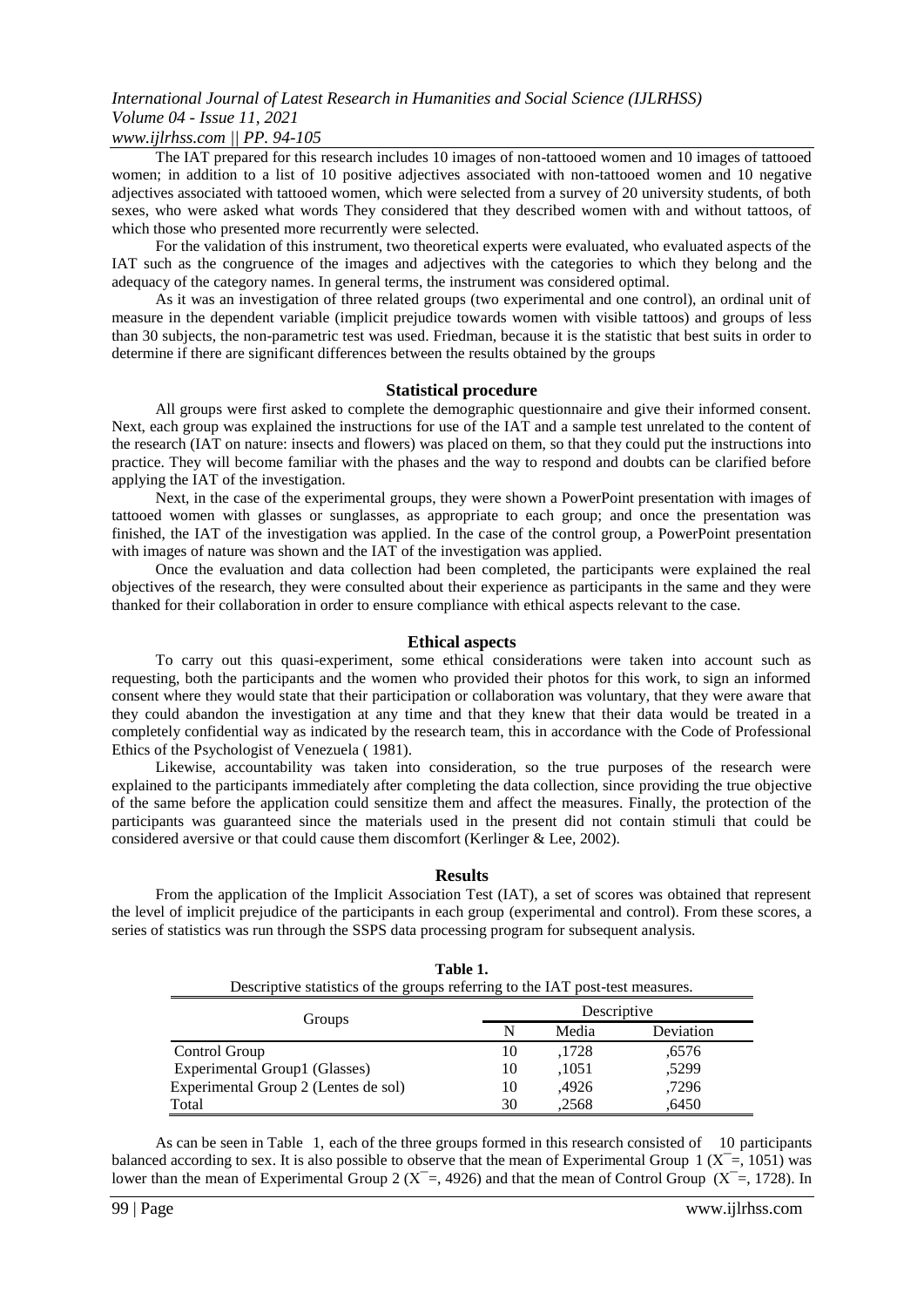### *www.ijlrhss.com || PP. 94-105*

this sense, it could be said that the group exposed to images of tattooed women with glasses obtained the lowest scores of the entire sample, while the group exposed to images of tattooed women with sunglasses obtained the highest scores; meanwhile, the scores of the control group are between these two groups. It is important to highlight that the trends described above are defined by changes of only tenths in the scores. Likewise, it could be affirmed that the scores in all the groups were homogeneous, since both in the Control Group (DT = .6576) and in the Experimental 1 (DT =, 5299) and Experimental 2 (DT = .7296) groups the standard deviation (SD) scores did not even reach one point (see Table 1).

| Table 2.                                                                  |  |
|---------------------------------------------------------------------------|--|
| Friedman test for comparison of the post-test scores of the three groups. |  |
| <b>Test Statistics</b>                                                    |  |

| I est Statistics |      |
|------------------|------|
| N                | 10   |
| square-Chi       | ,200 |
| gl               |      |
| Sig. Asymptotic  | 905  |

After having observed differences between the means of the groups, it was necessary to carry out a Friedman test to know if these differences were significant or not. The result thrown by the statistical package SPSS  $X2$  (2) = .200, p> .05 shows a significance higher than .05 with a confidence level of 95%, so it does not allow rejecting the null hypothesis of equality of means between groups, that is, non-verbal visual cues did not have a significant effect on implicit prejudice towards tattooed women.

### **Discussion of results**

The present research set out to evaluate the efficacy of non-verbal visual cues, glasses and sunglasses, in reducing implicit prejudice towards women with visible tattoos, based on previous findings that allowed us to affirm that glasses were an effective visual means to promote said reduction (Torrejón, 2015). Such results could not be replicated in this research, since there were no significant differences between any of the groups. This means that, in general, nonverbal visual cues had no effect in reducing implicit prejudice towards tattooed women.

Among the reasons that could explain these findings, the means of the groups must be taken into consideration, which reflect the existence of low levels of implicit prejudice in each group, even in the group without exposure to any intervention, implying that the existing prejudice In the selected sample with respect to tattooed women, it was not present to a great extent, which could cause that the effect of the independent variable was not strongly evidenced. These low results should be evaluated carefully, since they could be due to other variables that may have influenced, such as the gender of the tattoos, the composition of the sample or previous contact with tattooed people, rather than the fact that this bias does not occurs strongly in society, which at first glance would seem to explain the reason for the low results even in the control group.

In this way, the low scores could be due, on the one hand, to the genre of tattoos used in the images presented, because these corresponded, for the most part, to tribal tattoos and nature themes, these genres being less associated with the negative stereotypes that are held towards people with tattoos and which, in addition, generate a greater perception of trust towards the tattooed person than other types of tattoos, such as those related to violence or nudity (Timming & Perret, 2017).

On the other hand, these low levels of prejudice could be due to the characteristics of the sample, which was made up of young adults who were university students, mostly from the humanities, who according to Paluck & Green (2009) are especially exceptional when it comes to of the expressions of prejudices, these being the ones who report less prejudice than the average individual has; and which, according to Guerrero & Zambrano (2013), tend to present lower levels of prejudice towards various outgroups compared to students from other careers such as engineering or agribusiness.

Finally, another factor that could have influenced the low results could be the previous contact that the participants had with tattooed people. Well, in today's society, the tattoo has acquired different forms of use, values and meanings, now being associated with the enhancement of body aesthetics, the affective world and the personal search for differentiation (Pérez, 2009). Likewise, the professionalization of tattooing, that is, its performance by people with more technical knowledge and the use of specialized instruments, produces an increase in confidence when tattooing (Pérez, 2009).

In addition, to this it must be added that in contemporary times there is no profile of the tattooed person, the tattoo travels through different economic and educational levels, through different social and work environments, different generations and activities, it does not discriminate by age or gender; In short, it is not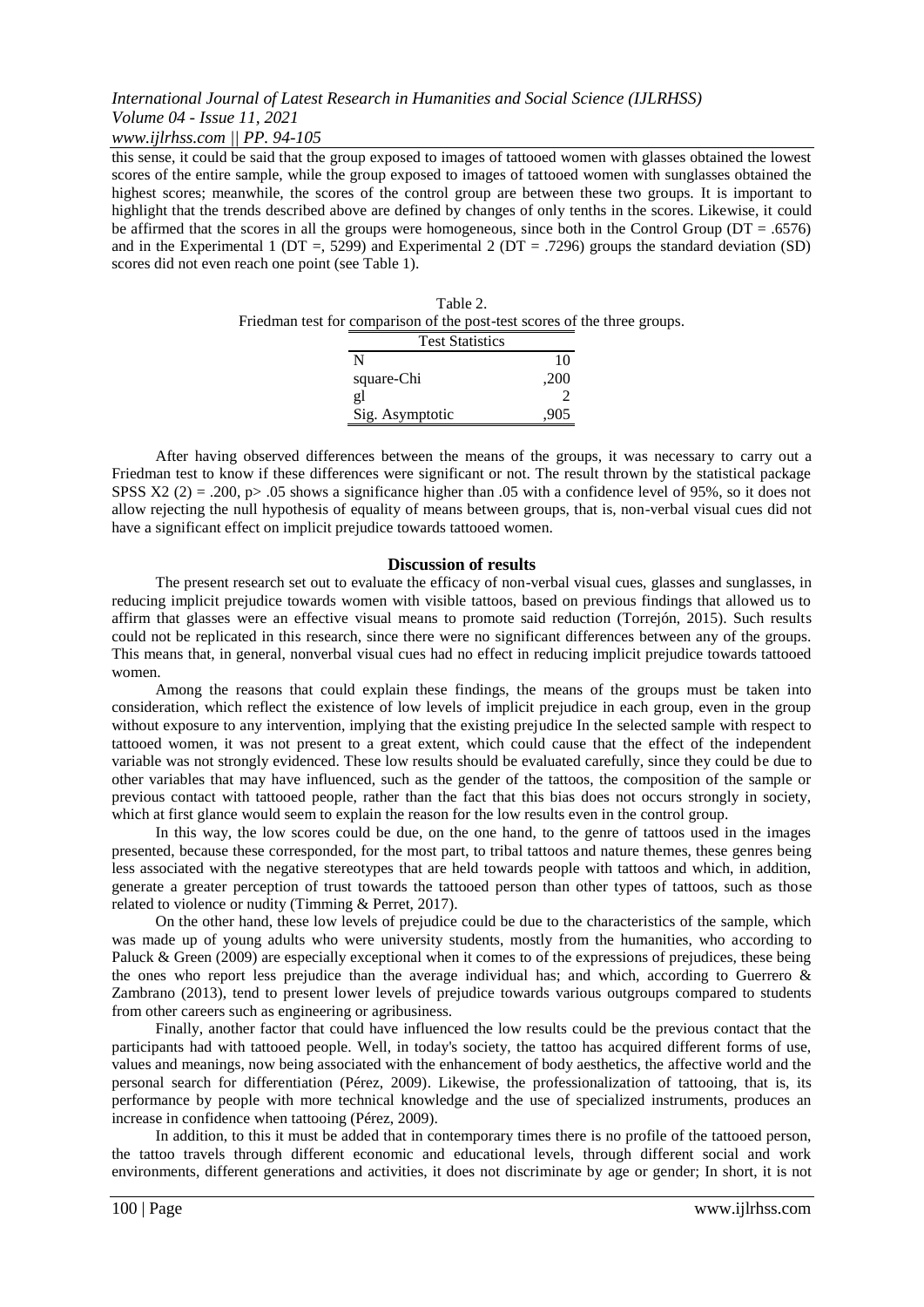### *www.ijlrhss.com || PP. 94-105*

subject to a particular person, making its use increasingly varied and massive, which makes it difficult not to have any contact with them (Pérez, 2009). In this sense, it is possible that the participants, as individuals of this contemporary society who develop in a diversity of contexts and with a variety of people, have relatives, friends or acquaintances with tattoos, so contact with them on multiple occasions and contexts could lead to learning about them, a generation of affective ties, a reevaluation of the stereotypes held about this outgroup and, finally, a positive change in the behaviors directed towards them (Pettigrew, 1998).

Indeed, the association of contact and levels of prejudice is clearly exposed in the Contact Hypothesis postulated by Allport (1954 as cited in Joyce, 2017), who argues that direct contact with members of the outgroup would improve the attitudes that one has towards these, as long as four key conditions are met, namely: the status of equality within the contact situation, common goals, cooperative participation and support from the authorities, which are related to processes that function as mediators of change of attitudes, such as learning, behavioral change, bonding, and Endogroup reassessment (Pettigrew, 1998).

An extension of the contact hypothesis that also has great importance in explaining the low levels of prejudice in the sample is the media intergroup contact theory, according to which the contact between the ingroup and the out-group occurs through the media. , which would generate processes of linking, identification and learning about the outgroup, which would lead to an improvement in intergroup attitudes and emotions, negative stereotypes would be modified and more positive behaviors would be facilitated (Joyce, 2017). In this sense, it is evident how the public environment is invaded by a strong presence of the media, which implies an increase in the visible channels through which images of the individual and the social are projected and expressed, facilitating the diffusion and contact with styles and fashions of body art, making the tattoo a widely extended phenomenon (Walzer, 2016).

Similar to this, the rise of tattoo studios and famous tattooists with their own web pages works as a form of expression, extension and globalization of the presence of tattoos (Walzer, 2016). In the same way, the fact that famous people are tattooed produces in the people who follow and esteem them, a decrease in negative attitudes towards tattoos, and even interest in getting tattoos (Joyce, 2017).

This increase in the acceptance and use of tattoos could also be understood from the perspective of Bandura's social learning (1971 as cited in Hill, 2016), since the media portray famous models or characters of great esteem who, through from identification, they become role models who are valued positively. If those famous people, such as athletes, actors and singers towards whom you feel admiration and pride, wear tattoos, it may be possible that their behavior is imitated, which also helps DE stigmatization (Walzer, 2016). Thus, the media and celebrities who model body modification contribute to normalize and popularize the use of tattoos (Hill, 2016).

The aforementioned variables, namely, the gender of the tattoo, the characteristics of the sample and the previous contact with tattooed people, could have influenced the scores, generating an underestimation of the implicit prejudice actually present in society with respect to tattooed women. Given that, due to the characteristics of the tattoos or the sample, much more favorable scores could be obtained towards the Outgroup, these being not very representative of the population.

Thus, since the scores collected are so low and similar, it is more difficult to observe, if any, the effect that the independent variable, that is, non-verbal visual cues, can generate on the reduction of implicit prejudice; that is why, for future studies that choose to continue with this line of research, it is recommended to take into account:

1) The gender of the tattoo, including tattoos of various themes such as those referring to violence or nudity, so that they represent more of the tattoos that can be found in real life;

2) The composition of the sample, using not only university students and broadening the age range; and

3) The participants' previous contact with the Exogroup, which, although difficult to avoid, could be controlled taking as a reference the frequency or time of use of social networks and media through which body art is present; or selecting for the sample people who have neither family nor close friends tattooed. All this, in order to be able to obtain scores that are less biased and that make it possible to observe, if there are any, the effects of the independent variable with greater force.

In relation to the composition of the sample, it would be of great relevance to evaluate the effect of nonverbal visual cues on people in the personnel selection and recruitment area, because in these spaces there tends to be a great prejudice towards tattooed people. general (Baumann, Timming & Gollan, 2016; Méndez, 2015), much higher than that found in samples of university students, so the effect of the independent variable could be more strongly evidenced if it exists.

Así mismo, se recomendaría incluir el uso de pruebas pretest, de modo que sea posible conocer los niveles de prejuicio implícito de cada grupo tanto antes como después de la intervención, de forma que el análisis pueda realizarse de forma más exhaustiva; en conjunto con esto, se recomendaría optar por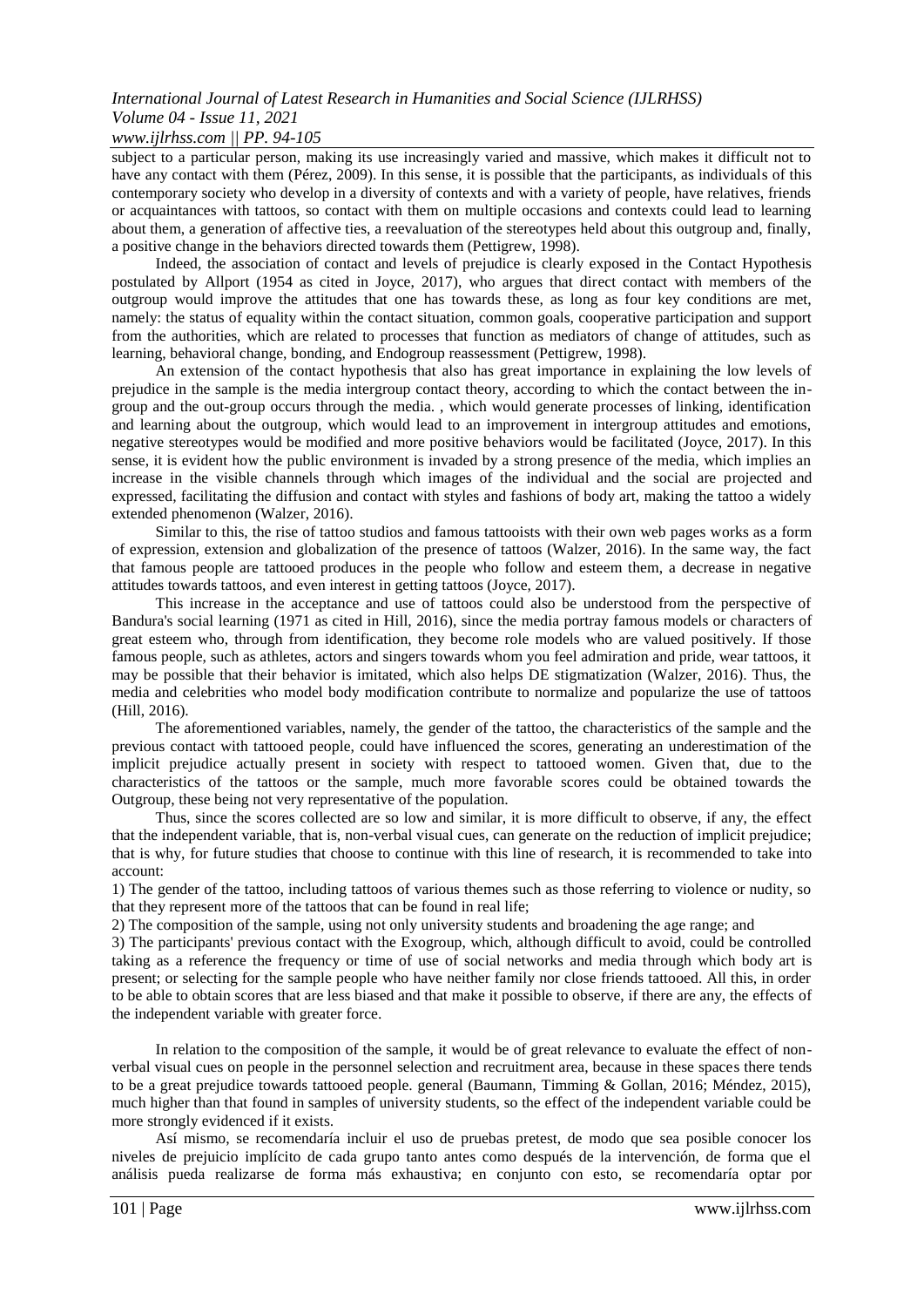### *www.ijlrhss.com || PP. 94-105*

investigaciones longitudinales más que transversales, que permitan un espacio de tiempo amplio entre el pretest y el postest para evitar los efectos de sensibilización y memorización que la pre prueba podría generar.Additionally, it would be recommended to increase the sample size and to use random sampling that allows to collect a more representative sample of the population of interest, and to ensure that the various extraneous variables are distributed in a similar way in all groups, in order to avoid biases and incorrect inferences about the population due to the characteristics of the selected sample.

On the other hand, it is important to note that, despite not being significant, it was possible to observe a small difference in the group means, since the levels of prejudice in the group with exposure to images of tattooed women with glasses were lower with respect to the control group and much lower with respect to the group exposed to images of tattooed women with sunglasses, which presented the highest levels of prejudice; this would imply that there may actually be an effect of the glasses in reducing prejudice that could be masked by the low levels of prejudice in the overall sample.

In fact, the result of this research is similar to that found by Díaz, Guerrero & Mijares (2018), who carried out a similar experiment, also obtaining the highest levels of prejudice in the group exposed to images of tattooed people with sunglasses, and the lowest level, in the group exposed to images of tattooed people with glasses, although these differences, as in the present investigation, failed to reach an important level of statistical significance.

However, it is interesting to observe that, in both investigations, the groups exposed to images of tattooed people with sunglasses obtained the highest levels of implicit prejudice, showing that in fact non-verbal visual cues do influence the implicit prejudice of a person or other way. This effect of sunglasses could be linked to the impediment that they produce on eye contact, since it is well known that this is an element of great relevance in non-verbal communication, since it functions as a regulator of the communicative act and, more still relevant, it becomes a way to express emotional and relational interests; Thus, when interpersonal contact is established, people who look their interlocutor in the eye are usually perceived in a more positive way than those who do not, a fact that generates mistrust (Cruz, 2003; Danziger, 1982 as cited in Sánchez , 2014; Domínguez, 2009).

Therefore, since eye contact facilitates greater empathy, tolerance and intimacy, it is possible that being interrupted by dark glass, its positive effects were nullified and feelings of distance and suspicion were generated, which lead to a more negative assessment of the person (Cruz, 2003; Danziger, 1982 as cited in Sánchez, 2014; Domínguez, 2009). In addition, to this it is added that the use of sunglasses is associated with the impression that the person appears to be someone important, such as a celebrity; as well as, they make her look mysterious, slightly evil and as if she is hiding something, stereotypes that increase the possibility of a more negative perception (Wilson, 2012).

Finally, although the present research has not been able to replicate the findings of Torrejón (2015) regarding the effectiveness of glasses to reduce the implicit prejudice towards tattooed people, this fact may be the product of the control of variables applied in the present investigation, specifically, referred to the control of the use of glasses by the participants.

In the initial research by Torrejón (2015), the participants tended to present lower levels of implicit prejudice towards a tattooed person wearing glasses than before this same person without glasses; However, in a second study carried out by the same author, it could be seen that this effect was partly mediated by whether the recipients or participants also wore glasses.

This second study indicated that participants, whether or not they wore glasses, tended to prefer nontattooed people over tattooed people and tattooed people with glasses over tattooed people without glasses; However, when the participants wore glasses and were faced with a non-tattooed person without glasses and a tattooed person with glasses, they tended to have a preference towards the latter, while the subjects who did not wear glasses preferred the non-tattooed person without glasses ( see Table 3).

|          |                            |              | Participants preferences according to the use of not of glasses in the second study by Torrejon (2015). |                       |
|----------|----------------------------|--------------|---------------------------------------------------------------------------------------------------------|-----------------------|
|          |                            |              | <b>Encouragement images</b>                                                                             |                       |
|          |                            | Not tattooed | Tattooed                                                                                                | Not tattooed          |
|          |                            | VS           | VS                                                                                                      | VS                    |
|          |                            | Tattooed     | Tattooed with glasses                                                                                   | Tattooed with glasses |
|          | Use<br>glasses             | Not tattooed | Tattooed with glasses                                                                                   | Tattooed with glasses |
| Partaker | Does not<br>use<br>glasses | Not tattooed | Tattooed with glasses                                                                                   | Not tattooed          |

| Table 3.                                                                                                 |
|----------------------------------------------------------------------------------------------------------|
| Participants' preferences according to the use or not of glasses in the second study by Torrejón (2015). |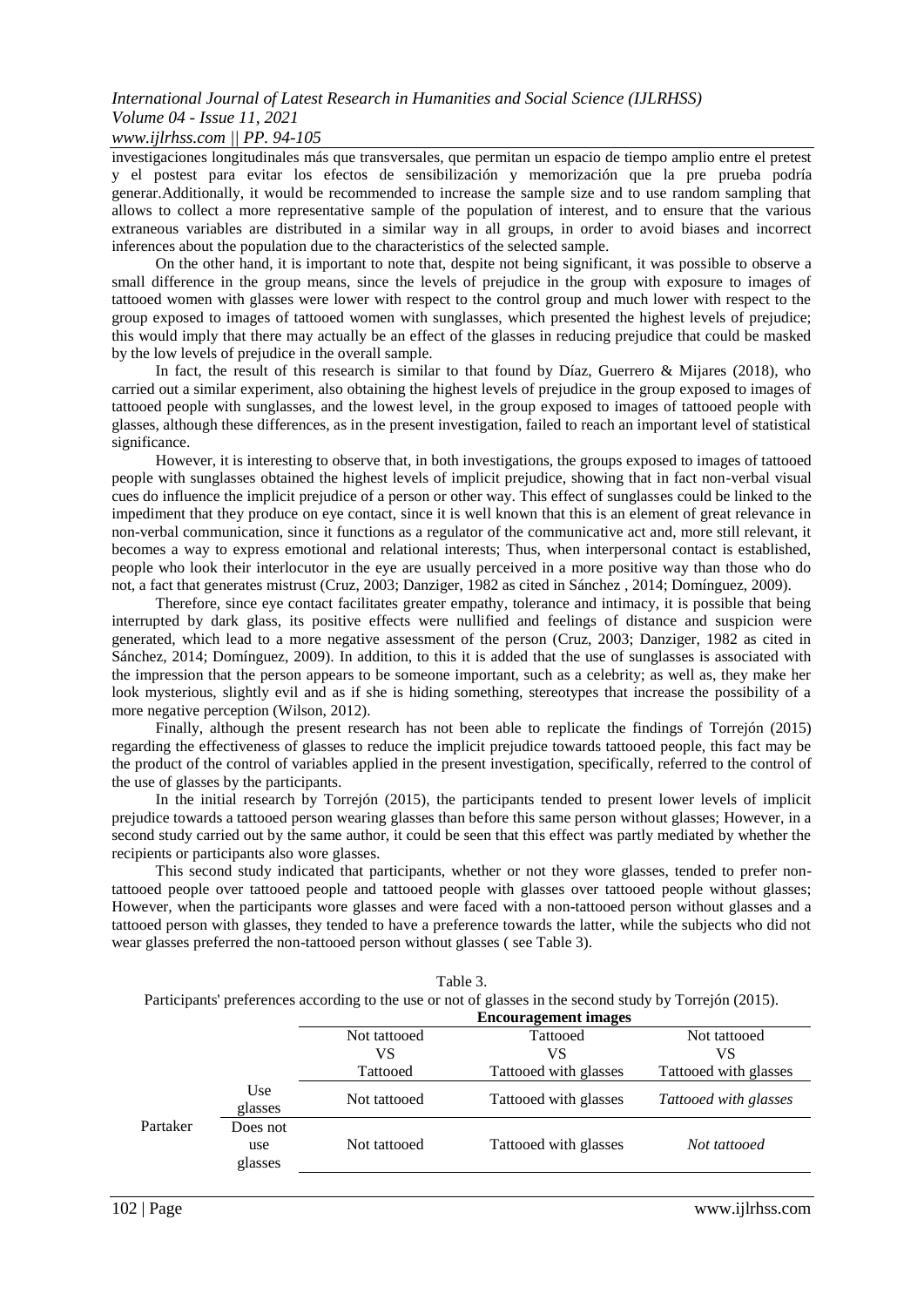### *www.ijlrhss.com || PP. 94-105*

In this way, it could not be affirmed that the effect of the glasses was completely due to recategorization, as the author would suggest, that is, by a process by which the glasses on a tattooed person would allow them to be changed from a negative category to a positive one. because these would activate positive stereotypes associated with professionalism, trust and honesty; since if so, in the latter case the participants should not have presented an important preference for one type of person or another, since the recategorization would have occurred and helped to reduce prejudice; Therefore, there must be another variable beyond the activation of positive stereotypes that would be influencing.

From the above, it can be deduced that, in Torrejón's (2015) research, an important process through which a more positive assessment of the tattooed person was led would not be recategorization (at least with respect to the group of participants with glasses), but could be explained by cross-categorization, a process that occurs when members of opposing groups realize that they share a common category of belonging (Paluck and Green, 2009); Thus, although the participants and the outgroup differ in several aspects (including the presence of tattoos), some of them present a similar element: the use of glasses, which makes them feel part of a common social entity.

These results can be evaluated from the theory of identity and social categorization of Tajfel (1984), which establishes that human beings divide their social world into two different groups: us and them, which refers to a social categorization. In this case, the participants with glasses would have established the us-them category based on the use of glasses or not, rather than based on the presence or absence of tattoos; thus, the tattooed people with glasses were not perceived as the outgroup, on the contrary, there was a process of Endogroup identification based on the use of glasses, understanding it as "that part of an individual's selfconcept that derives from the knowledge of their belonging to a social group together with the evaluative and emotional meaning associated with said belonging "(Tajfel, 1984, p. 292). In this way, since the participants were aware of their similarity to people with tattooed glasses, more positive feelings and evaluations were activated in them than with those who did not have glasses.

Thanks to the present investigation, what was expressed above could be really verified, because in this study the use of glasses by the participants was considered as a variable to control, not accepting people who used glasses in any of the groups. By not including this type of people in the sample, it was not possible for the Endogroup identification process and cross-categorization to take place, and therefore, it is explained why the use of glasses as non-verbal visual cues did not produce a decrease significant of the implicit prejudice towards tattooed women; Likewise, the important role played by Endogroup identification in reducing prejudice is glimpsed, as indeed happened in Torrejón's (2015) research with those participants who wore glasses.

In light of these findings, an answer can be given to the question that Torrejón (2015) asked and guided this research, referring to whether glasses served as a tool for recategorization or as a distraction element. It is inferred, then, that the effectiveness of glasses in reducing prejudice, rather than being due to recategorization due to the activation of positive stereotypes associated with intellect, success, professionalism, trust and honesty; or due to a simple distracting effect on the tattoo, it could be due to the identification process that occurs between the recipient and the tattooed individual when both wear glasses. In the case of individuals who do not wear glasses, it is not yet clear what is the underlying mechanism for them to prefer tattooed people with glasses at one time and not at others, since the present investigation did not yield significant results that shed light about this.

Therefore, future research should compare the effect of glasses as non-verbal visual cues in groups of participants with and without glasses, so that the aforementioned findings regarding the role of Endogroup identification can be thoroughly corroborated; as well as evaluating what are the underlying mechanisms that make glasses sometimes produce a decrease in implicit prejudice in participants who do not use reading glasses and therefore cannot be identified Endogroup.

Likewise, it is proposed that for later studies the use of different and more varied visual signals that allow a similar Endogroup identification process, which seems to be one of the main causes of the positive reduction of prejudice, is proposed, so that continue to design strategies that can be used to reduce stigma towards the outgroup referred to here.

#### **Conclusions**

Among the main social implications derived from the findings of this research, is the broadening of knowledge about the process through which non-verbal visual cues could lead to a decrease in prejudice towards tattooed people, since it is not only considers that it could occur through recategorization, but also through the Endogroup identification process, which in turn makes cross-categorization possible, which also leads to a reduction in prejudice.

Thus, this research shed light on a new way of reducing prejudice that should be considered in future research, thus opening an innovative line of research for future studies aimed at testing the role that various non-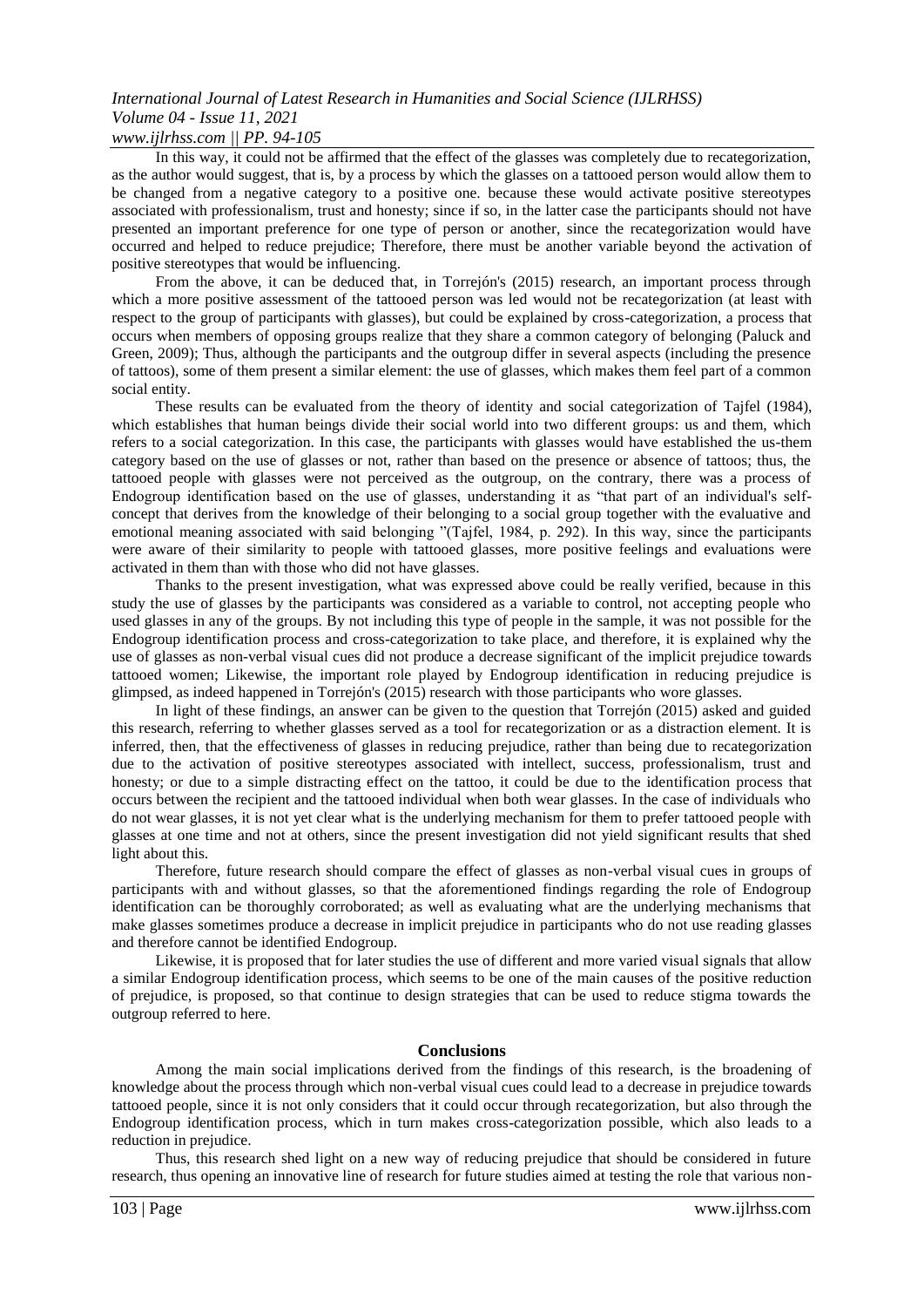### *www.ijlrhss.com || PP. 94-105*

verbal visual cues would play in Endogroup identification; Well, they are feasible, far-reaching and fastexecuting elements, so if their effectiveness for Endogroup identification were corroborated, such a finding would be fruitful to combat in a practical way the prejudice towards tattooed people present in society which could be achieved by various mass media, such as television, billboards and other media.

A second implication has to do with the fact that prejudice towards tattooed women is configured as a current problem and of great social relevance due to the consequences it produces, but which, on the other hand, does not receive the attention it deserves. Since, although today women have a greater participation in different areas compared to past decades, they are still discriminated against in many spheres of social life, since they are often associated with stigmatizing characteristics that affect perception and the treatment directed towards them (INADI, 2018).

The situation becomes drastically complex when it is added that tattooed women are even more stigmatized, being considered as unattractive, vulgar, promiscuous and addicted to drinking, a perception that becomes more negative as the number of tattoos increases (Swami & Furnham, 2007 ). This negative view of the tattooed woman can affect both their self-esteem and the abuse and injustices that they could suffer from others, as well as their possibility of insertion in different social environments (INADI, 2018; Swami& Furnham, 2007).

Additionally, continuing to study and design strategies to mitigate this prejudice towards tattooed women is highly relevant and socially important, given that the negative stereotypes that frame tattooed people can make them suffer from employment discrimination, leading to lower chances of being hired or to be accepted in their work environment due to the presence of tattoos on their body (Baumann, Timming & Gollan, 2016; Méndez, 2015; Miller, McGlashan & Eure, 2008), which implies great disadvantages for this stigmatized group that can affect their quality of life by living in a society that does not accept people who use their skin as a canvas.

### **Bibliographic references**

- [1]. Baron, R. & Byrne, D. (2005). *Psicología social.* (10ma. Ed.).Madrid: Pearson Prentice Hall.
- [2]. Baumann,C., Timming, A. & Gollan, P. (2016). Taboo tattoos? A study of the gendered effects of body art on consumers' attitudes toward visibly tattooed front line staff. *Journal of Retailing and ConsumerServices, 29*, 31-39.
- [3]. Bordignon, N. (2005). El desarrollo psicosocial de Eric Erikson. El diagrama epigenético del adulto. *Revista Lasallista de Investigación, 2* (2), 50-63.
- [4]. Broussard, K. & Harton, H. (2018). Tattooortaboo? Tattoo stigma and negative attitudes toward tattooed individuals. *The Journal of Social Psychology, 158*(5), 521-540.
- [5]. Cruz, M. (2003). De lo que dicen las miradas. Comunicar: *Revista Científica de Comunicación y Educación, 10* (20), 188-194.
- [6]. Díaz, S., Guerrero, K. & Mijares, N. (2018). *Influencia de las señales visuales sobre el prejuicio implícito hacia las personas tatuadas en un grupo de estudiantes universitarios*. Manuscrito no publicado, Escuela de Psicología, Universidad Central de Venezuela, Caracas.
- [7]. Diccionario de la Real Academia Española. (2018). *Edad*. (23<sup>a</sup> Ed.). Madrid: Diccionario de la Lengua Española.
- [8]. Diccionario de la Real Academia Española. (2018). *Lentes*. (23a Ed.). Madrid: Diccionario de la Lengua Española.
- [9]. Diccionario de la Real Academia Española. (2018). *Sexo*. (23<sup>a</sup> Ed.). Madrid: Diccionario de la Lengua Española.
- [10]. Domínguez, L. (2009). La importancia de la comunicación no verbal en el desarrollo cultural de las sociedades. *Razón y Palabra, 14* (70), 1-28.
- [11]. Federación de Psicólogos de Venezuela (1981). *Código de ética profesional del psicólogo de Venezuela*. Caracas: Servicio de Publicaciones, Escuela de Psicología-UCV.
- [12]. Funk, F. & Todorov, A. (2013). Criminal Stereotypes in the Courtroom: Facial Tattoos Affect Guilt and Punishment Differently. *Psychology, Public Policy, and Law, 19* (4), 466-478.
- [13]. Greenwald, A., McGhee, D. & Schwartz, J. (1998). Measuring individual differences in implicit cognition: the implicit association test. *Journal of Personality and Social Psychology, 74* (6), 1464-1480.
- [14]. Guéguen, N. (2015). Effect of wearing eyeglasses on judgment of socioprofessional group membership. *Social Behavior and Personality: An international journal*, *43*, 661-666.
- [15]. Guerrero, A. & Zambrano, C. (2013). Prejuicios y estereotipos en estudiantes de la Universidad de Nariño. *Plumilla Educativa*, *12* (2), 71-92.
- [16]. Hernández, R., Fernández, C. & Baptista, P. (2003). *Metodología de la investigación.*México, DF: mcgraw Hill.